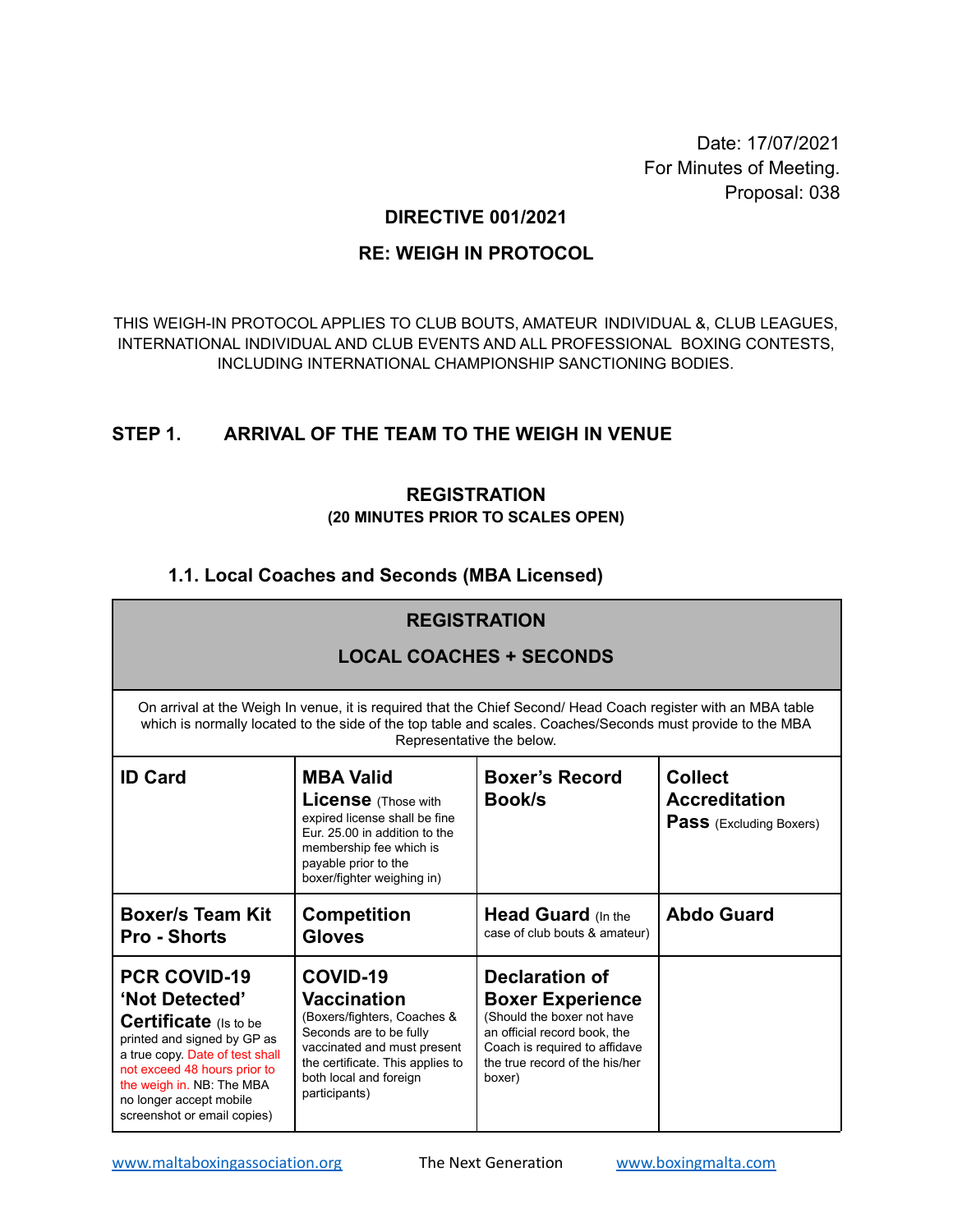# **1.2. Foreign Coaches and Seconds (Non MBA)**

| <b>REGISTRATION</b>                                                                                                                                                                                                                                      |                                                                                                                                                                                                         |                                                                                             |                                                                                                                                                                                                        |
|----------------------------------------------------------------------------------------------------------------------------------------------------------------------------------------------------------------------------------------------------------|---------------------------------------------------------------------------------------------------------------------------------------------------------------------------------------------------------|---------------------------------------------------------------------------------------------|--------------------------------------------------------------------------------------------------------------------------------------------------------------------------------------------------------|
| <b>FOREIGN COACH/SECONDS &amp; ASSISTANT/S</b>                                                                                                                                                                                                           |                                                                                                                                                                                                         |                                                                                             |                                                                                                                                                                                                        |
| On arrival at the Weigh In venue, it is required that the Chief Second/ Head Coach register with an MBA table<br>which is normally located to the side of the top table and scales. Coaches/Seconds must provide to the MBA<br>Representative the below. |                                                                                                                                                                                                         |                                                                                             |                                                                                                                                                                                                        |
| <b>ID Card/Passport</b><br>& GDPR<br><b>Declaration Form</b>                                                                                                                                                                                             | <b>Recognised Valid</b><br><b>License/ One Day</b><br><b>Pass</b> (Those who are not<br>Members of the MBA or those<br>that are not Members of an<br>EBU member shall require a<br>one (1) Day License) | <b>Boxer's Record</b><br><b>Book</b> /s                                                     | <b>Collect</b><br><b>Accreditation</b><br><b>Pass</b> (Excluding Boxers)                                                                                                                               |
| <b>Boxer/s Team Kit</b><br><b>Pro Fighter -</b><br><b>Shorts</b>                                                                                                                                                                                         | <b>Competition</b><br><b>Gloves</b>                                                                                                                                                                     | <b>Head Guard (In the</b><br>case of club bouts & amateur)                                  | <b>Abdo Guard</b>                                                                                                                                                                                      |
| <b>PCR COVID-19</b><br>'Not Detected'<br>Certificate (Is to be<br>printed and signed by GP as<br>a true copy. Date of test shall<br>not exceed 48 hours prior to<br>the weigh in.NB: The MBA no<br>longer accept mobile<br>screenshot or email copies)   | <b>Declaration of</b><br><b>Boxer Experience</b><br>(Should the foreign boxer not<br>have an official record book,<br>the Coach is required to<br>affidave the true record of the<br>his/her boxer)     | <b>Copies of VISA</b><br><b>Approval Letter</b><br>and return flights<br>(Non-EU Nationals) | COVID-19<br><b>Vaccination</b><br>(Boxers/fighters, Coaches &<br>Seconds are to be fully<br>vaccinated and must present<br>the certificate. This applies to<br>both local and foreign<br>participants) |

# **1.3. Local Boxers/Fighters (MBA Licensed)**

| <b>REGISTRATION</b>                                                                                                                                                                                                                                                                                                                                |                                                                                                                                                                                                   |                                                                                               |                                                                          |
|----------------------------------------------------------------------------------------------------------------------------------------------------------------------------------------------------------------------------------------------------------------------------------------------------------------------------------------------------|---------------------------------------------------------------------------------------------------------------------------------------------------------------------------------------------------|-----------------------------------------------------------------------------------------------|--------------------------------------------------------------------------|
| <b>LOCAL BOXERS/FIGHTERS</b>                                                                                                                                                                                                                                                                                                                       |                                                                                                                                                                                                   |                                                                                               |                                                                          |
| Once the coach has completed his/her own registration he should then start to call up his/her fighter up to the MBA table one by<br>one. Boxers/fighters must comply with the Rules & Regulations of the Malta Boxing Association (Classification, Membership and<br>Eligibility). The boxer or fighter must have in his/her possession the below: |                                                                                                                                                                                                   |                                                                                               |                                                                          |
| <b>ID Card/Passport</b>                                                                                                                                                                                                                                                                                                                            | <b>MBA Valid</b><br><b>License</b> (Those with<br>expired license shall be fine<br>Eur. 15.00 in addition to the<br>membership fee which is<br>payable prior to the<br>boxer/fighter weighing in) | <b>Boxer's Record</b><br>Book/s<br>& Complete Pre<br><b>Bout/Fight</b><br><b>Medical Form</b> | <b>Collect</b><br><b>Accreditation</b><br><b>Pass</b> (Excluding Boxers) |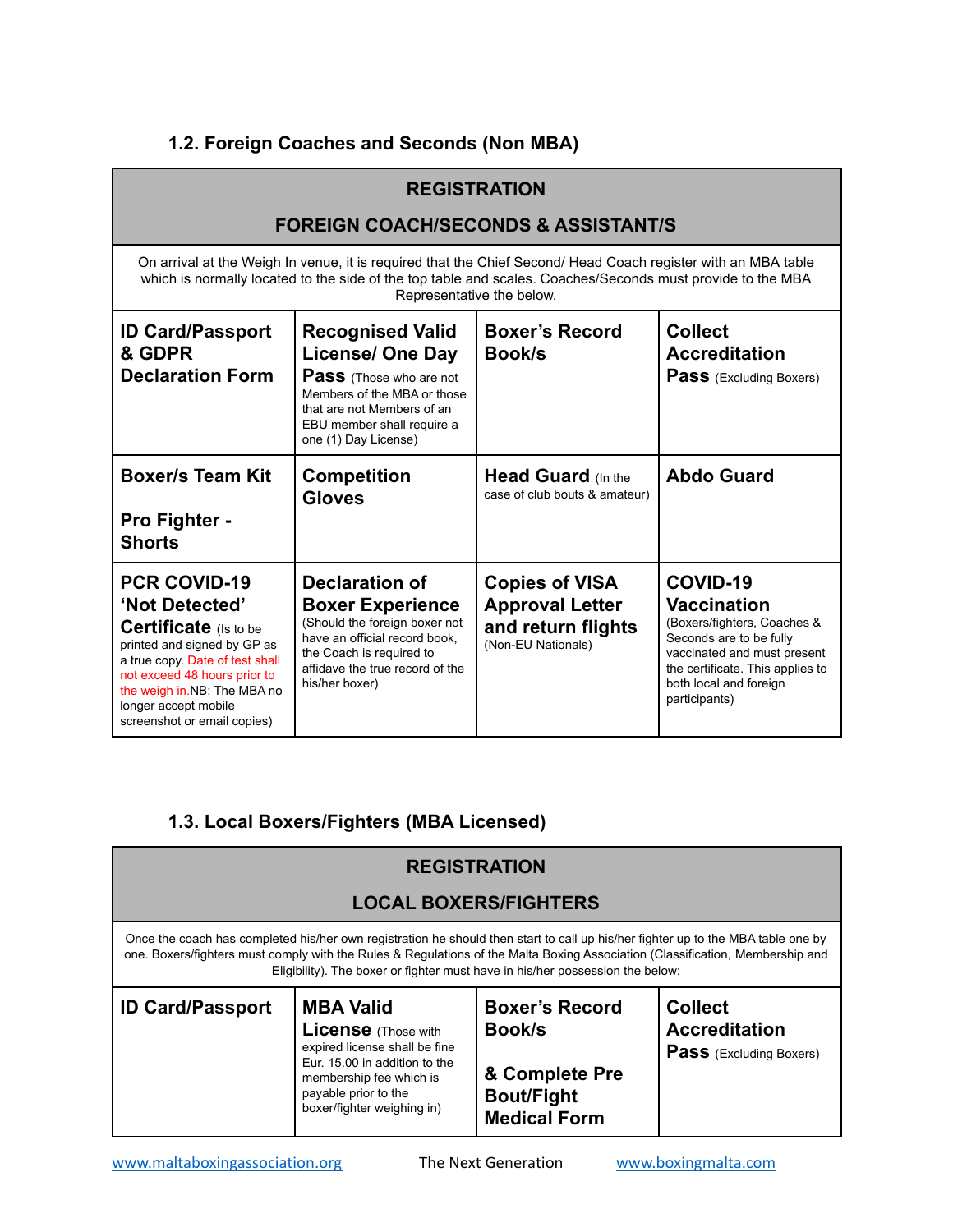| <b>PCR COVID-19</b>          |
|------------------------------|
| 'Not Detected'               |
| <b>Certificate</b> (Is to be |

printed and signed by GP as a true copy. Date of test shall not exceed 48 hours prior to the weigh in. NB: The MBA no longer accept mobile screenshot or email copies)

**Female Boxers** (to present non pregnancy declaration)

**Female Fighter** (to present negative pregnancy test).

#### **COVID-19 Vaccination**

(Boxers/fighters, Coaches & Seconds are to be fully vaccinated and must present the certificate. This applies to both local and foreign participants)

# **1.4. Foreign Boxers & Fighters (Non MBA)**

| <b>REGISTRATION</b>                                                                                                                                                                                                                                      |                                                                                                                                                                                                        |                                                                                                      |                                                                                                                                                                                                        |
|----------------------------------------------------------------------------------------------------------------------------------------------------------------------------------------------------------------------------------------------------------|--------------------------------------------------------------------------------------------------------------------------------------------------------------------------------------------------------|------------------------------------------------------------------------------------------------------|--------------------------------------------------------------------------------------------------------------------------------------------------------------------------------------------------------|
| <b>FOREIGN BOXERS &amp; FIGHTERS</b>                                                                                                                                                                                                                     |                                                                                                                                                                                                        |                                                                                                      |                                                                                                                                                                                                        |
| On arrival at the Weigh In venue, it is required that the Chief Second/ Head Coach register with an MBA table<br>which is normally located to the side of the top table and scales. Coaches/Seconds must provide to the MBA<br>Representative the below. |                                                                                                                                                                                                        |                                                                                                      |                                                                                                                                                                                                        |
| <b>ID Card/Passport</b><br>& Sign GDPR<br><b>Declaration Form</b>                                                                                                                                                                                        | <b>Recognised Valid</b><br><b>License/One Day</b><br><b>Pass</b> (Those who are not<br>Members of the MBA or those<br>that are not Members of an<br>EBU member shall require a<br>one (1) Day License) | <b>Boxer's Record</b><br><b>Book/s</b><br>& Complete Pre<br><b>Bout/Fight</b><br><b>Medical Form</b> | <b>Collect</b><br><b>Accreditation</b><br><b>Pass</b> (Excluding Boxers)                                                                                                                               |
| <b>PCR COVID-19</b><br>'Not Detected'<br>Certificate (Is to be<br>printed and signed by GP as<br>a true copy Date of test shall<br>not exceed 48 hours prior to<br>the weigh in. NB: The MBA<br>no longer accept mobile<br>screenshot or email copies)   | <b>Female Boxers (to</b><br>present non pregnancy<br>declaration)<br><b>Female Fighter (to</b><br>present negative pregnancy<br>test).                                                                 | <b>Copies of VISA</b><br><b>Approval Letter</b><br>and return flights<br>(Non-EU Nationals)          | COVID-19<br><b>Vaccination</b><br>(Boxers/fighters, Coaches &<br>Seconds are to be fully<br>vaccinated and must present<br>the certificate. This applies to<br>both local and foreign<br>participants) |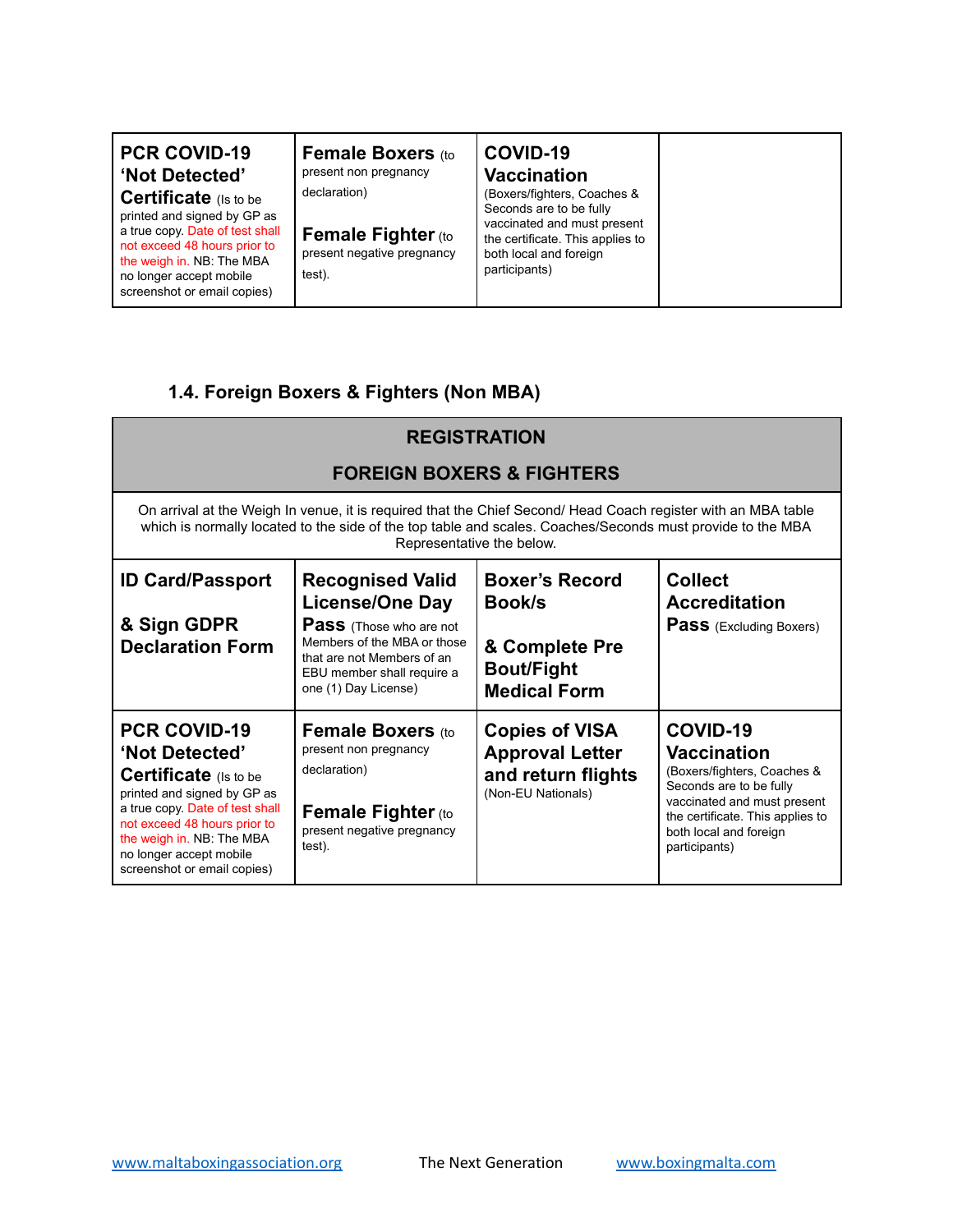# **STEP 2. WEIGHING SCALES OPEN FOR 'TEST WEIGHT'**

# **TEST WEIGHT**

### **ALL BOXERS & FIGHTERS**

On arrival at the Weigh In venue, concurrently as the Coach/Second is registering the Team, a Boxer or Fighter may test weigh. (Scales will be available thirty (30) minutes prior to the start of the ceremony. Boxer & Fighter''s weight must not exceed the maximum of agreed Weight Category nor be below the minimum of the Weight Category.

# **STEP 3. THE OFFICIAL WEIGH-IN**

| ONLY THE BOXER/FIGHTER TO APPROACH SCALES                                                                                                                                    |                                                                                                                                                                                                                                                                                                                                                                                                                                                                                          |  |
|------------------------------------------------------------------------------------------------------------------------------------------------------------------------------|------------------------------------------------------------------------------------------------------------------------------------------------------------------------------------------------------------------------------------------------------------------------------------------------------------------------------------------------------------------------------------------------------------------------------------------------------------------------------------------|--|
| There are a number of phases to be completed prior to the boxer/fighter stepping onto the Weight Scales. Please<br>ensure that you familiarize yourself with this procedure. |                                                                                                                                                                                                                                                                                                                                                                                                                                                                                          |  |
| Phase 1 -<br><b>Presentation of</b><br><b>Fighter</b>                                                                                                                        | Boxer/Fighter is to present his/her ID Card/ Passport for the second time together with the Event<br>Accreditation Pass. Once the MBA has confirmed the identity of the Boxer/Fighter to the Official<br>Bout/Fight card, the coach may instruct his/her boxer/fighter to prepare to step onto the<br>weighing scales.                                                                                                                                                                   |  |
| Phase 2 -<br><b>Preparation to</b><br>step onto the<br>scales.                                                                                                               | Boxers under the age of seventeen (17) must weigh in wearing a vest and shorts while those<br>over the age of seventeen (17+) may remove the vest.<br>Under no circumstances are FIGHTERS permitted to strip naked. They must wear a minimum of<br>swimming speedos.                                                                                                                                                                                                                     |  |
| Phase 3 -<br><b>Scales Edicate</b>                                                                                                                                           | Boxer/Fighter must step on only when instructed to do so by the MBA officials,<br>Boxer/Fighter must remain on the scales until instructed to step off,<br>The Official Weight must be recorded by MBA Officials and announced twice (First by<br>the MBA Officials, then announced to the public by the MC)<br>If first onto the scales, once off the scales, step back and to the side and allow your<br>opponent to step onto the scales. Wait to be called forward for the face-off. |  |